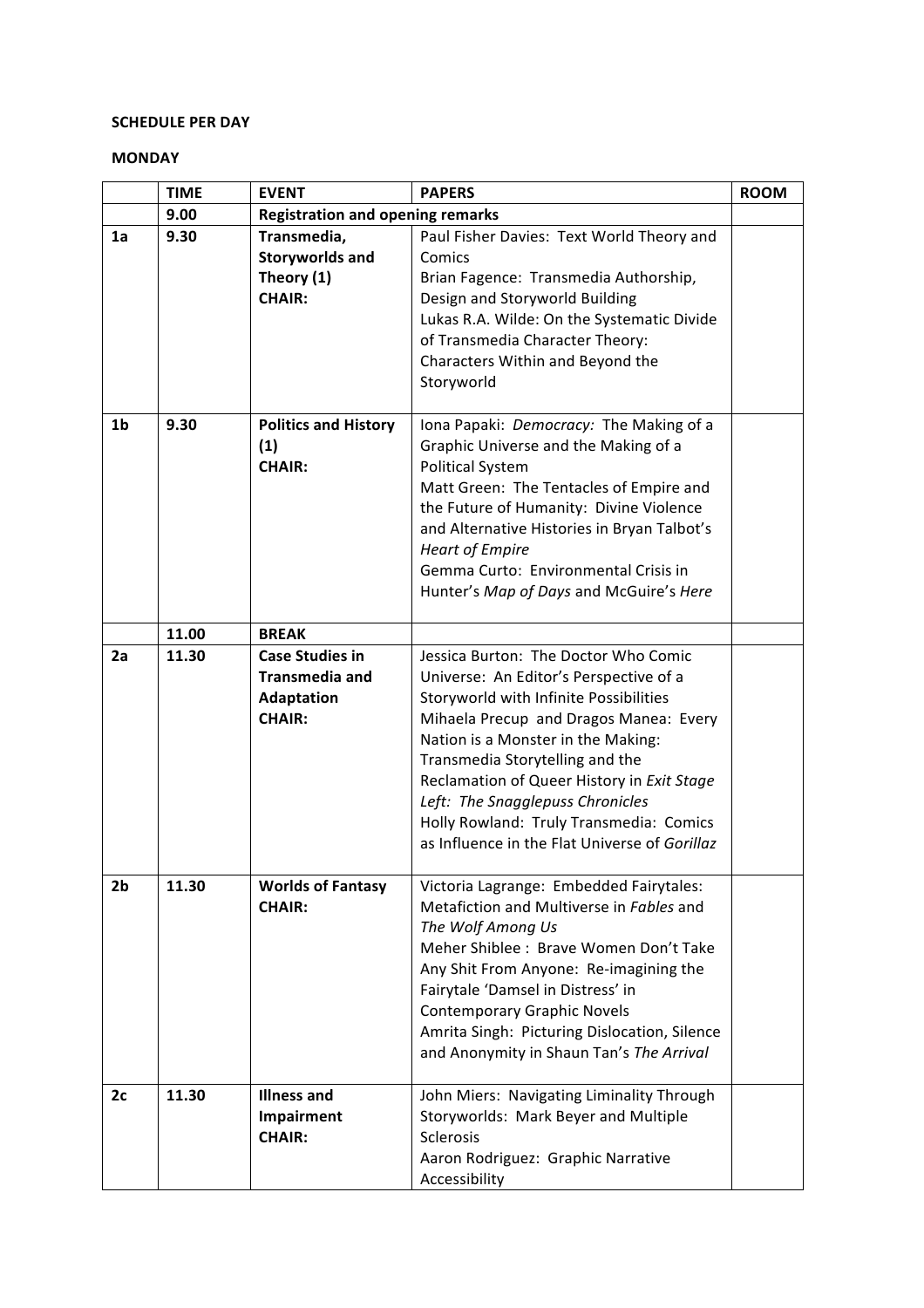|    |       |                                                                   | *                                                                                                                                                                                                                                                                                                                                      |  |
|----|-------|-------------------------------------------------------------------|----------------------------------------------------------------------------------------------------------------------------------------------------------------------------------------------------------------------------------------------------------------------------------------------------------------------------------------|--|
|    | 13.00 | <b>LUNCH</b>                                                      |                                                                                                                                                                                                                                                                                                                                        |  |
| 3a | 14.00 | History, Myth and<br><b>Religion (1)</b><br><b>CHAIR:</b>         | Kataline Orban: Myth-Making in the<br>Anthropecene: Richard McGuire's Here as<br>a Storyworld<br>Rikke Platz Cortsen: What World Ends<br>With Ragnarok? The World Building of the<br>World of Norse Myths in the Danish Comic<br>Valhalla<br>Dame Avelino: Tikbalangs In Space: Re-<br>imagining Philippine Mythology in<br>Mythspace  |  |
| 3b | 14.00 | <b>Comics and</b><br>Childhood<br><b>CHAIR:</b>                   | Julia Round: 'It Scared the Diegesis outta<br>me!' The Relationship Between Host and<br>Storyworld in British Girls' Comics<br>Alice Vernon: Echoes of British Childrens'<br>Fantasy Fiction in Kori Yamazaki's The<br>Ancient Magus' Bride<br>Urmi Satyan: Children's Literature: The<br>World of Wonders and Gateway to<br>Knowledge |  |
|    | 15.30 | <b>BREAK</b>                                                      |                                                                                                                                                                                                                                                                                                                                        |  |
| 4  | 16.00 | <b>Keynote: Charles Forsdick</b><br><b>CHAIR:</b><br>Archipelago. | BD and the Penal Imaginary: Graphic Constructions of the Carceral                                                                                                                                                                                                                                                                      |  |

#### **TUESDAY**

|                | <b>TIME</b> | <b>EVENT</b>              | <b>PAPERS</b>                                  | <b>ROOM</b> |
|----------------|-------------|---------------------------|------------------------------------------------|-------------|
| 1a             | 9.30        | <b>Alternative</b>        | Somaland Saraswati: Creation of                |             |
|                |             | <b>Temporalities and</b>  | Alternative History in the Storyworld of       |             |
|                |             | <b>Parallel Histories</b> | Indian Graphic Novels                          |             |
|                |             | <b>CHAIR:</b>             | Maaheen Ahmed: The Comics Child:               |             |
|                |             |                           | <b>Transmedia Lives and Alternative Comics</b> |             |
|                |             |                           | <b>Histories</b>                               |             |
|                |             |                           | Simon Grennan: Storyworld: Exemplary           |             |
|                |             |                           | Similarities in the Pasts and Futures of       |             |
|                |             |                           | Stories in the Works of Manouach, Molotiu      |             |
|                |             |                           | and Marvel                                     |             |
|                |             |                           |                                                |             |
| 1 <sub>b</sub> | 9.30        | <b>Case Studies in</b>    | Barbara Wall: Making Transmedia Stories        |             |
|                |             | <b>Transmedia and</b>     | Tangible: A Case Study on the Journey to       |             |
|                |             | <b>Adaptation (2)</b>     | the West Universe                              |             |
|                |             | <b>CHAIR:</b>             | Liam Burke: From Page to Screen and Back       |             |
|                |             |                           | Again: How the Comic Book Tie-in               |             |
|                |             |                           | Anticipated Transmedia Production              |             |
|                |             |                           | Vanessa Ossa: Mind MGMT as (Simulated)         |             |
|                |             |                           | <b>Transmedial Narrative</b>                   |             |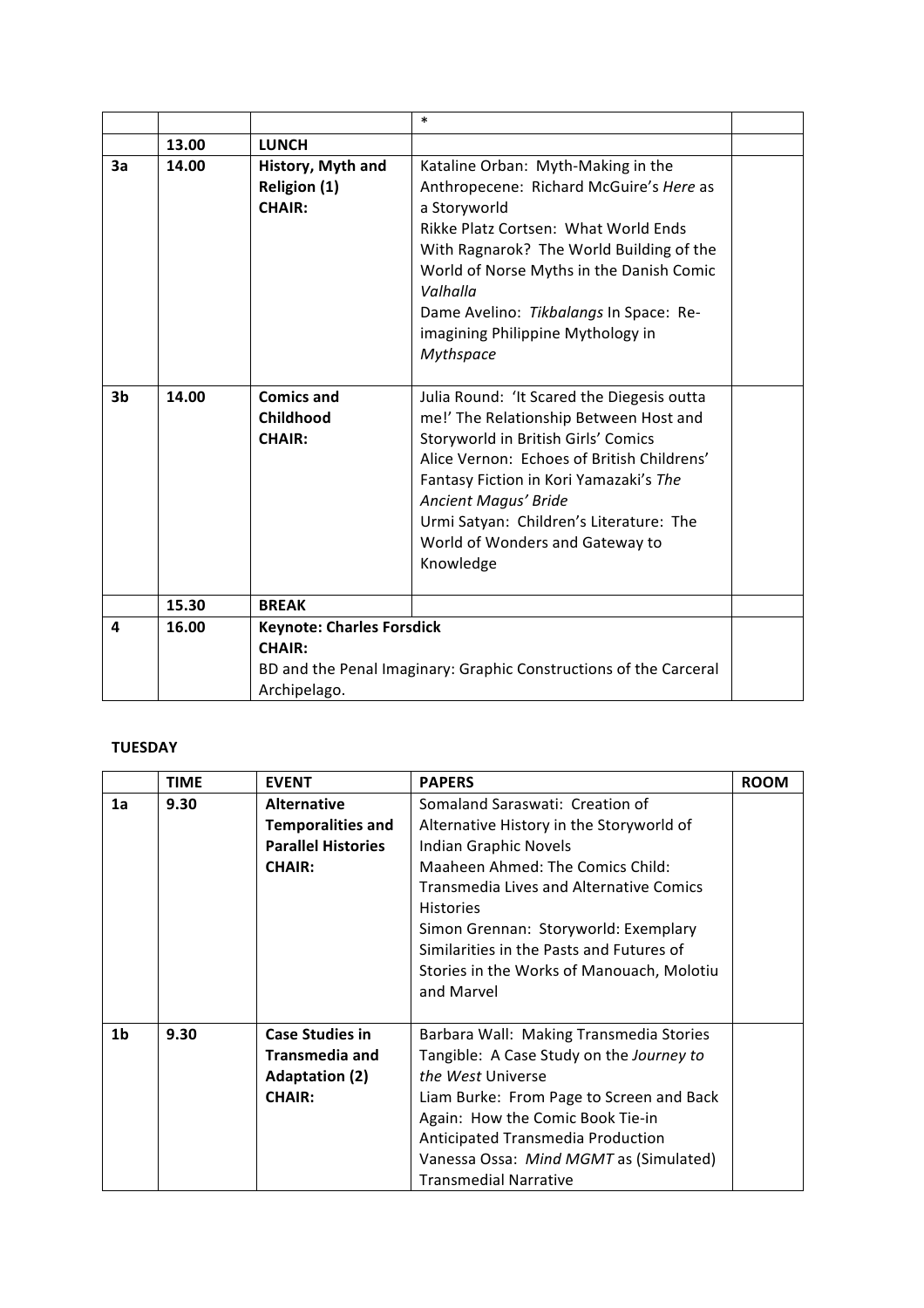|                         | 11.00 | <b>BREAK</b>                     |                                                    |  |
|-------------------------|-------|----------------------------------|----------------------------------------------------|--|
| 2a                      | 11.30 | <b>Myth and</b>                  | Darren Fisher: Entwined: Reinterpreting            |  |
|                         |       | <b>Storyworlds</b>               | Pantheistic Gods in Modern Comics                  |  |
|                         |       | <b>CHAIR:</b>                    | <b>Neal Curtis: Realising Worlds: Storytelling</b> |  |
|                         |       |                                  | and the Politics of Myth in Superhero              |  |
|                         |       |                                  | <b>Universes</b>                                   |  |
|                         |       |                                  |                                                    |  |
| 2b                      | 11.30 | <b>Assembling</b>                | Nicholas Labarre: The Media BD Project             |  |
|                         |       | <b>Storyworlds</b>               | Dominick Grace: Contingent Storyworlds in          |  |
|                         |       | <b>CHAIR:</b>                    | Seth's Clyde Fans                                  |  |
|                         |       |                                  |                                                    |  |
|                         | 12.30 | <b>LUNCH</b>                     |                                                    |  |
| $\overline{\mathbf{3}}$ | 13.30 | <b>KEYNOTE: ISABEL GREENBERG</b> |                                                    |  |
| 4а                      | 15.30 | Superheroes and                  | Will Grady: Post Apocalyptic Frontiers:            |  |
|                         |       | the English                      | 2000AD, Judge Dredd and the American               |  |
|                         |       | <b>Speaking World</b>            | Western                                            |  |
|                         |       | <b>CHAIR:</b>                    | Ian Horton: Judge Dredd's The Cursed               |  |
|                         |       |                                  | Earth. Picturing a Baroque Storyworld              |  |
|                         |       |                                  | Andrew Edwards: Intertextuality and                |  |
|                         |       |                                  | Gender in the Storyworld of Alan Moore             |  |
|                         |       |                                  | and Alan Davis' Captain Britain                    |  |
|                         |       |                                  |                                                    |  |
| 4b                      |       | <b>Reconsidering</b>             | Elizabeth Woock: Nuns, Witches, Wenches            |  |
|                         |       | <b>Female Characters</b>         | and the Medievalist World                          |  |
|                         |       | <b>From Earlier</b>              | Lisa Tannahill: The Storyworld of                  |  |
|                         |       | Narratives.                      | Bécassine: Recasting a Conservative                |  |
|                         |       | <b>CHAIR:</b>                    | Heroine for the Bande Dessinée of Today            |  |
|                         |       |                                  | Debanjana Nayek: Reconstructing                    |  |
|                         |       |                                  | Mahabharata Through the Ages: Creating             |  |
|                         |       |                                  | a Storyworld from Ganesha to Grant                 |  |
|                         |       |                                  | Morrison and Beyond                                |  |
|                         |       |                                  |                                                    |  |
|                         | 17.00 | <b>BREAK</b>                     |                                                    |  |
|                         | 19.30 | <b>CONFERENCE DINNER - TBA</b>   |                                                    |  |

### **WEDNESDAY**

| <b>TIME</b> | <b>EVENT</b>                                                     | <b>PAPERS</b>                                     | <b>ROOM</b>       |  |
|-------------|------------------------------------------------------------------|---------------------------------------------------|-------------------|--|
|             |                                                                  |                                                   |                   |  |
| 9.30        | <b>REGISTRATION</b>                                              |                                                   |                   |  |
| $10.00 -$   |                                                                  | LAYDEEZ DO COMICS – PRACTITIONER WORKSHOP A short | GMLT <sub>2</sub> |  |
| 12.00       | interview on women in comics, autobiography process and a slide  |                                                   |                   |  |
|             | show and a creative Graphic novel workshop by Lou Crosby, Nicola |                                                   |                   |  |
|             | <b>Streeten and Rachael Ball.</b>                                |                                                   |                   |  |
|             | Location: GM LT2 (TBC), Geoffrey Manton Building, Rosamond St    |                                                   |                   |  |
|             | West, Manchester Metropolitan University, Manchester, M15 6LL    |                                                   |                   |  |
|             | Tickets: Free - Soon to be available via Eventbrite              |                                                   |                   |  |
|             | (Full title, details and advertising copy to be confirmed before |                                                   |                   |  |
|             | Monday 1 <sup>st</sup> April 2019)                               |                                                   |                   |  |
|             |                                                                  |                                                   |                   |  |
| 10.00-      | Intertexts and                                                   | Bart Beaty: What Were Comic Book                  |                   |  |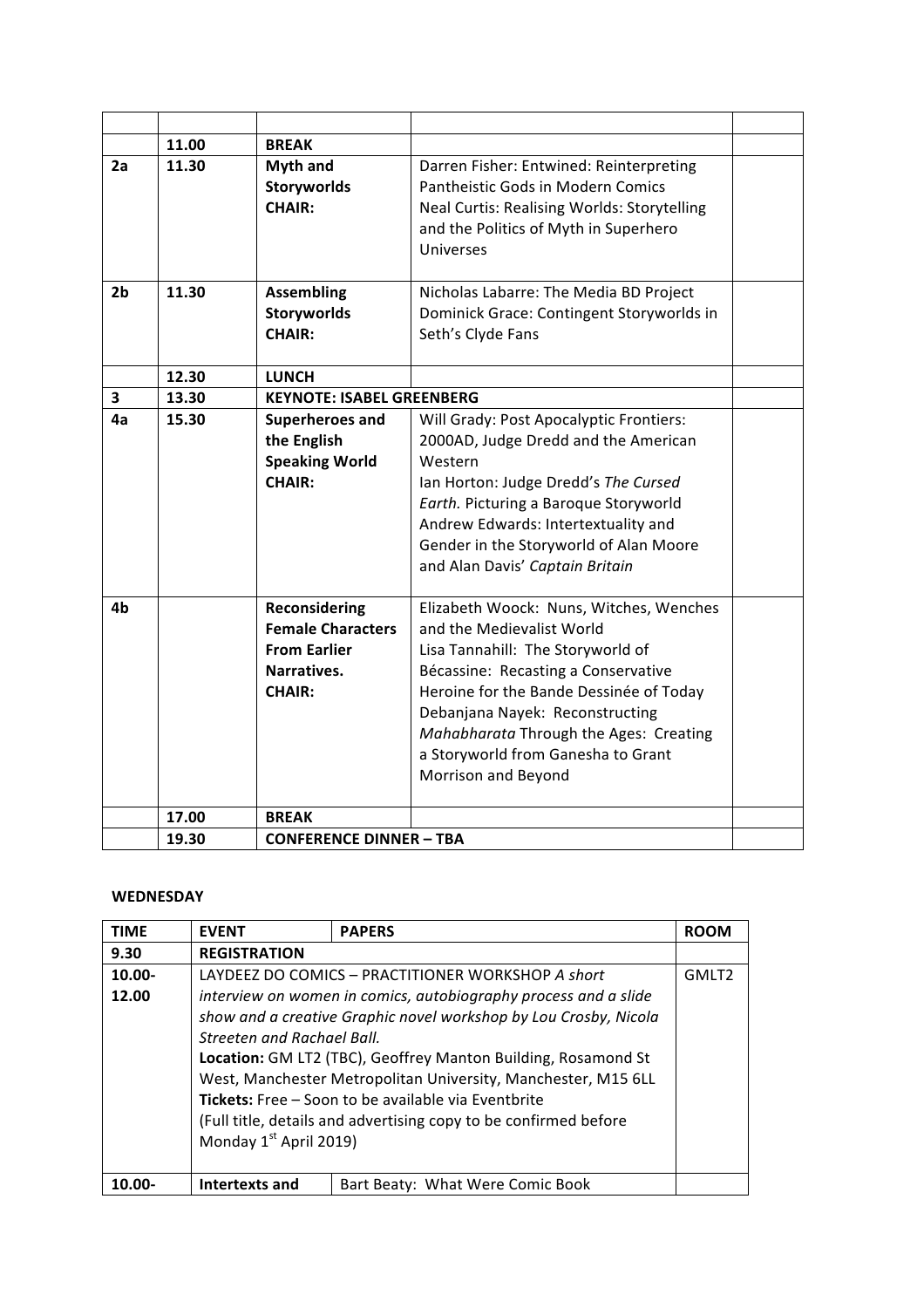| 12.00           | <b>Paratexts</b><br><b>CHAIR:</b>                                                                                                                                                                                                                                                                                                                                                                                                                                                                                                            | Advertisements? Towards a Different<br>Periodization of the American Comic Book<br>Aidan Diamond: "All Worlds Are Yours Now":<br>Strategies of World-Making in Shutter<br>Chris Murray: Ludic Narratology and Comics<br>Phil Vaughan: Fabulous Fumetti Photo Stories                                                  |       |
|-----------------|----------------------------------------------------------------------------------------------------------------------------------------------------------------------------------------------------------------------------------------------------------------------------------------------------------------------------------------------------------------------------------------------------------------------------------------------------------------------------------------------------------------------------------------------|-----------------------------------------------------------------------------------------------------------------------------------------------------------------------------------------------------------------------------------------------------------------------------------------------------------------------|-------|
| 12.00           | <b>LUNCH</b>                                                                                                                                                                                                                                                                                                                                                                                                                                                                                                                                 |                                                                                                                                                                                                                                                                                                                       |       |
| 13.00-<br>14.00 | Mediterranean<br>Valentina Frasisti: Comics Journalism's<br>storyworlds<br>(Aesth) ethics Storytelling<br><b>CHAIR:</b><br>Claire Allison: BD in Algeria and Morocco                                                                                                                                                                                                                                                                                                                                                                         |                                                                                                                                                                                                                                                                                                                       |       |
|                 |                                                                                                                                                                                                                                                                                                                                                                                                                                                                                                                                              |                                                                                                                                                                                                                                                                                                                       | GM335 |
| 13.00-<br>14.00 | 'There's No Bus Map for Dementia' Comic Launch<br>Join us for the launch of 'There's No Bus Map for Dementia', a new<br>mini-comic about the experience of living well with dementia and<br>the condition's social and emotional impacts.<br>Time: $1pm - 1.45pm$<br>Location: GM 335, Geoffrey Manton Building, Rosamond St West,<br>Manchester Metropolitan University, Manchester, M15 6LL<br>Tickets: Free - Available on Eventbrite (https://dementia-comic-<br>launch-and-workshop.eventbrite.com)                                     |                                                                                                                                                                                                                                                                                                                       |       |
| 14.00-<br>15.30 | GM335<br>'There's No Bus Map for Dementia': Workshop for health/social<br>care practitioners and carers<br>Following the launch of 'There's No Bus Map for Dementia', we'll be<br>holding a workshop for practitioners and carers who support<br>people living with dementia.<br>Time: $2pm - 3.30pm$<br>Location: GM 335, Geoffrey Manton Building, Rosamond St West,<br>Manchester Metropolitan University, Manchester, M15 6LL<br>Tickets: Free - Available on Eventbrite (https://dementia-comic-<br>launch-and-workshop.eventbrite.com) |                                                                                                                                                                                                                                                                                                                       |       |
| 14.00-<br>15.30 | <b>Comics And The</b><br><b>City</b><br><b>CHAIR:</b>                                                                                                                                                                                                                                                                                                                                                                                                                                                                                        | Lisa Macklem: A Tale of Two (or more) Cities.<br>Autobiographical License and Geography<br>Armelle Blin-Rolland: Brest en Bulles:<br><b>Text/Image MosaiCity</b><br>Alexandra Craven: 'London! The Future!'.<br>How Mega Robo Bros Builds a City out of<br>Wishes and Worries                                         |       |
| 14.00-<br>15.30 | <b>Reconsidering</b><br><b>Female</b><br><b>Characters From</b><br><b>Later Narratives</b><br><b>CHAIR:</b>                                                                                                                                                                                                                                                                                                                                                                                                                                  | Charlotte Johanne Fabricius: Rebooting<br><b>Cuteness: Supergirl Comics as Affective</b><br>Storyworlds<br>Joan Ormrod: Too Many Wonder Womans:<br>Negotiating Memory and Nostalgia in the DC<br><b>Extended Universe.</b><br>Shronona Das: Be Divine or Die: Comics and<br>Mythopoiea of the 'Ideal Victim' in India |       |
| 15.30-          | <b>BREAK</b>                                                                                                                                                                                                                                                                                                                                                                                                                                                                                                                                 |                                                                                                                                                                                                                                                                                                                       |       |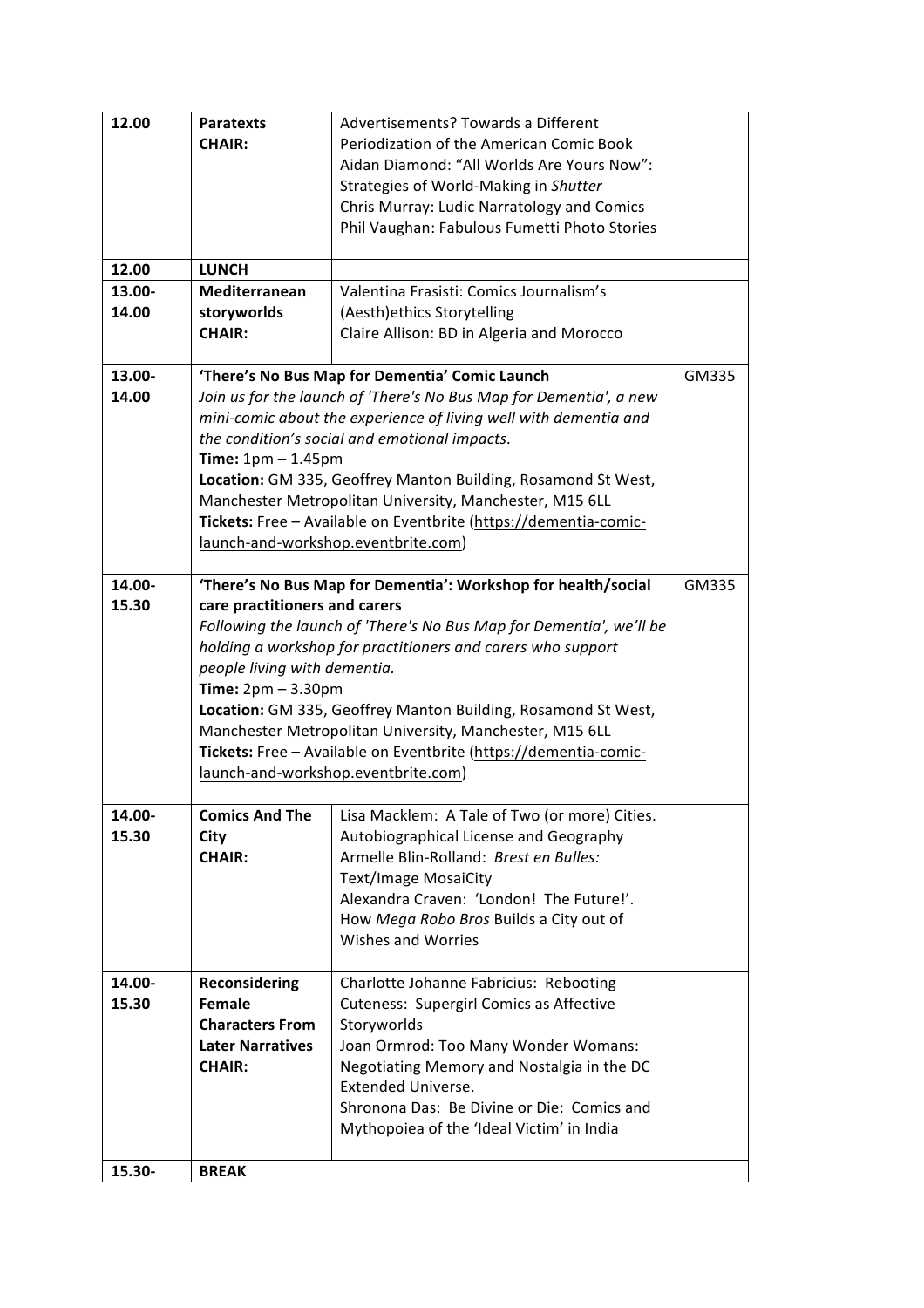| 16.30     |                                                                      |               |
|-----------|----------------------------------------------------------------------|---------------|
| $16.30 -$ | Paul Gravett Keynote: The 'Outside' World: Isolationism and          | GMLT1         |
| 17.30     | Interconnectedness in Comics Cultures                                |               |
|           | <b>CHAIR:</b>                                                        |               |
|           | Paul Gravett explores how the big three - American comics, Franco-   |               |
|           | Belgian bande dessinée and Japanese manga - as well as other         |               |
|           | players have been determined to spread their sales abroad and also   |               |
|           | receptive, in the end, to enriching external content and influences. |               |
|           | <b>Time:</b> $4.30 \text{pm} - 5.30 \text{pm}$                       |               |
|           | Location: GM LT1, Geoffrey Manton Building, Rosamond St West,        |               |
|           | Manchester Metropolitan University, Manchester, M15 6LL              |               |
|           | Tickets: £5 - Booking link to be announced soon                      |               |
|           |                                                                      |               |
|           |                                                                      |               |
| $18.30 -$ | Laydeez do Comics, Manchester                                        | <b>BS G34</b> |
| 20.30     | Join us for our first Laydeez do Comics event in Manchester in       |               |
|           | conjunction with International Graphics Novel and Comics             |               |
|           | Conference at Manchester Metropolitan University. The night          |               |
|           | promises an LDC special.                                             |               |
|           | <b>Time:</b> $6.30 \text{pm} - 8.30 \text{pm}$                       |               |
|           | Location: BS G34, Business School, Manchester Metropolitan           |               |
|           | University, All Saints Campus, Manchester, M15 6BH                   |               |
|           | Tickets: Free - Available on Eventbrite (https://laydeez-do-comics-  |               |
|           | manchester-pop-up.eventbrite.com)                                    |               |

## **THURSDAY**

|    | <b>TIME</b> | <b>EVENT</b>             | <b>PAPERS</b>                                       | <b>ROOM</b> |
|----|-------------|--------------------------|-----------------------------------------------------|-------------|
|    | 9.00        | <b>Registration</b>      |                                                     |             |
|    | $9.00 -$    |                          | <b>STALL: The Peterloo Massacre Graphic Novel</b>   |             |
|    | 16.00       |                          |                                                     |             |
| 1a | 9.30        | Transmedia,              | Lauranne Poharec: Mixing Visual Media in            |             |
|    |             | <b>Storyworlds and</b>   | Comics: The Art of Storyworld Immersion             |             |
|    |             | Theory (2)               | Tien yi Chao: Construction of the Multimedia        |             |
|    |             | <b>CHAIR:</b>            | Storyworlds in Akimi Yoshida's Banana Fish          |             |
|    |             |                          | Jan-Noël Thon: Theorizing Transmedia                |             |
|    |             |                          | Characters: Comics and Beyond                       |             |
|    |             |                          |                                                     |             |
| 1b | 9.30        | History, Myth and        | E. Dawson Varughese: The Storyworld(s) of           |             |
|    |             | <b>Religion (2)</b>      | Indian Graphic Narrative Artist Appupen and         |             |
|    |             | <b>CHAIR:</b>            | His Mythical Dimension Halahala                     |             |
|    |             |                          | Tobias Yu-Keiner: Famous as an Artist,              |             |
|    |             |                          | Swordsman and Lover: The Art Historical             |             |
|    |             |                          | Myth of the Artist in 1940s US Comic Books          |             |
|    |             |                          | Matthew Screech: Gauguin and Van Gogh               |             |
|    |             |                          | Meet the 9 <sup>th</sup> Art: Postmodernism and the |             |
|    |             |                          | Myth of the Great Artist in Bandes Dessinées        |             |
|    |             |                          |                                                     |             |
|    | 11.00       | <b>BREAK</b>             |                                                     |             |
| 2a | 11.30       | <b>Contested Canada:</b> | Nancy Pedri: Multiple Perspectives and              |             |
|    |             | <b>Drawing National</b>  | Ambiguity in Hybrid Texts                           |             |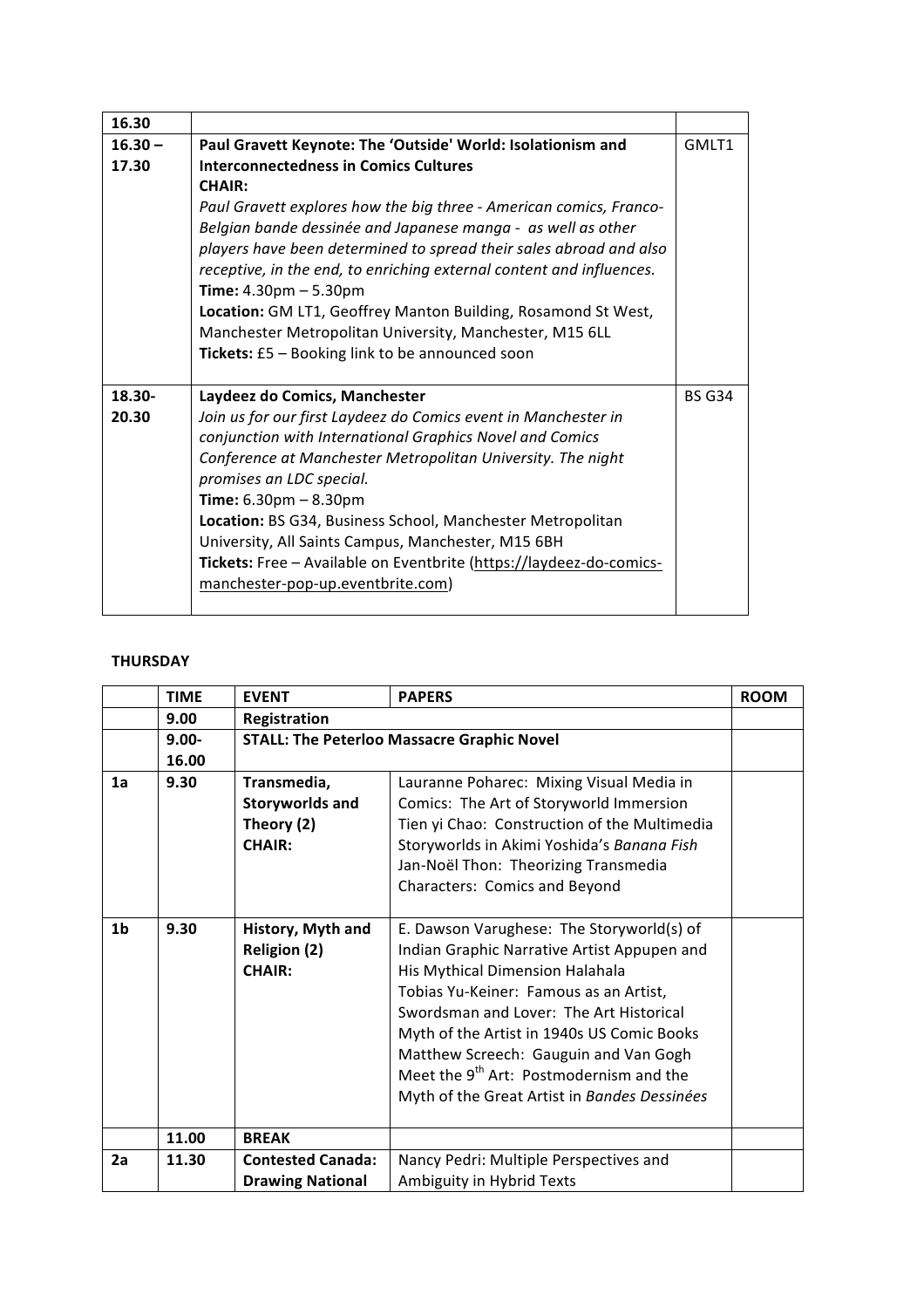|    |       | Identity?                        | Barbara Postema: The Transmedia Storyworld        |  |
|----|-------|----------------------------------|---------------------------------------------------|--|
|    |       | <b>CHAIR:</b>                    | of Gord Downie and Jeff Lemire's Secret Path      |  |
|    |       |                                  | Frederik Byrn Köhlert: Politics and Dick Picks:   |  |
|    |       |                                  | The Evolving Storyworld(s) of Chester Brown       |  |
| 2b | 11.30 | <b>Comics</b>                    | Geraint D'Arcy: Transmedial Haunting:             |  |
|    |       | Storyworlds-                     | <b>Character Performance in Comics</b>            |  |
|    |       | Performance,                     | Maggie Gray: 'Talk to me in a Language I Can      |  |
|    |       | <b>Theatre and</b>               | Understand': Constructing Alternative             |  |
|    |       | <b>Character</b>                 | Cartoon Storyworlds in Radical Fringe Theatre     |  |
|    |       | <b>CHAIR:</b>                    | Damon Herd: Comics and Performance from           |  |
|    |       |                                  | Emaki to DeeCAP                                   |  |
|    | 13.00 | <b>LUNCH</b>                     |                                                   |  |
| 3a | 14.00 | <b>History Myth and</b>          | Guillaume Lecomte: 'Helleluljah Requiem':         |  |
|    |       | <b>Religion (3)</b>              | Aesthetics of Excess as Political Commentary      |  |
|    |       | <b>CHAIR:</b>                    | in the Storyworld of 'Resurrection'               |  |
|    |       |                                  | Partha Battarcharjee: Comics and Gender           |  |
|    |       |                                  | Sensitization: Reviving Indian Hindu Myths in     |  |
|    |       |                                  | 'Transmedial' Narratives                          |  |
|    |       |                                  | Louisa Buck: Greek Mythology and the British      |  |
|    |       |                                  | Political Cartoon: A Classical Reception          |  |
|    |       |                                  | Approach to the Case of Sysiphus                  |  |
| 3b | 14.00 | <b>Recasting</b>                 | Joe Sutliff Sanders: Say that we're               |  |
|    |       | Superhero                        | Sweethearts Again: Harley Quinn and Erotic        |  |
|    |       | <b>Narratives</b>                | Violence                                          |  |
|    |       | <b>CHAIR:</b>                    | Marco Favaro: Superheroes and Anti-Heroes         |  |
|    |       |                                  | in Comics and Graphic Novels                      |  |
|    |       |                                  | Paul Malone: The Implicit Multiverse of the       |  |
|    |       |                                  | Austrian Superheroes' Storyworld                  |  |
|    | 15.30 | <b>BREAK</b>                     |                                                   |  |
|    |       |                                  | <b>KEYNOTE: Laurence Grove '20 Years of IBDS'</b> |  |
| 4  | 16.00 | <b>CHAIR:</b>                    |                                                   |  |
|    | 18.00 | <b>BD SOCIETY ANNUAL MEETING</b> |                                                   |  |
|    | 19.30 | Conference dinner - TBA          |                                                   |  |

# **FRIDAY**

|    | <b>TIME</b> | <b>EVENT</b>        | <b>PAPERS</b>                             | <b>ROOM</b> |
|----|-------------|---------------------|-------------------------------------------|-------------|
| 1a | 9.00        | <b>Early Comics</b> | Jordana Conn: Religious Texts and Early   |             |
|    |             | <b>CHAIR:</b>       | Comics                                    |             |
|    |             |                     | Danielle Schwetner: Glasgow Northern      |             |
|    |             |                     | <b>Looking Glass</b>                      |             |
|    |             |                     | Michael Connerty: 'The Millions ov People |             |
|    |             |                     | Wot Redes Comic Cuts.' Readerships and    |             |
|    |             |                     | Graphic Style in Early British Comics     |             |
|    |             |                     |                                           |             |
| 1b | 9.00        | <b>Updating the</b> | Terry Bradford: What Happens When Tintin  |             |
|    |             | Franco-Belgian      | is Unleashed from Hergé?                  |             |